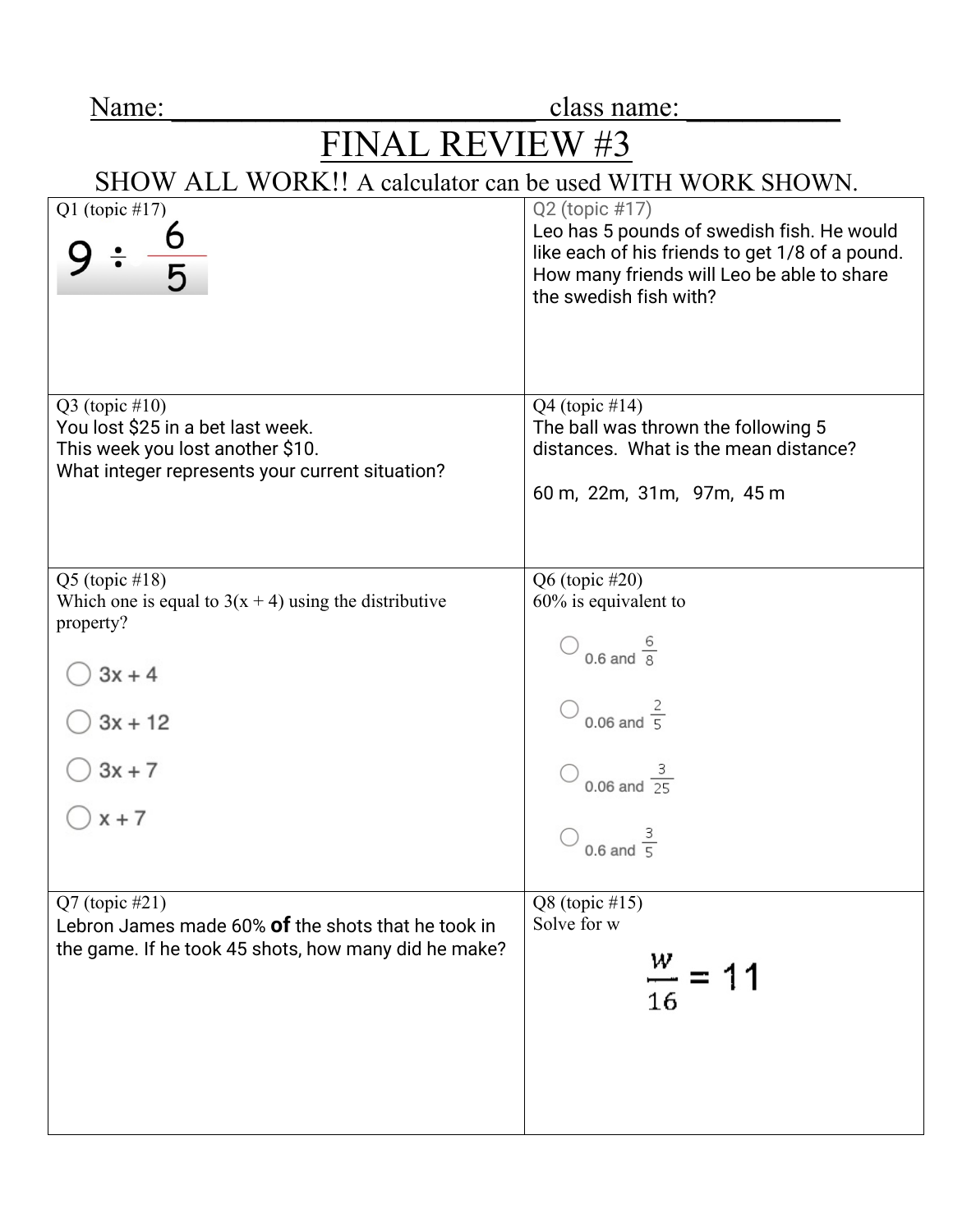| Q9 (topic #25)<br>How far is the line that connects the point<br>$(8, 10)$ to $(8, -20)$ ? | Q10 (topic #29)<br>At Carl's house, he has 30 baseball cards and 170<br>football cards. What percent of his cards are<br>baseball cards? (hint: start with a fraction) |
|--------------------------------------------------------------------------------------------|------------------------------------------------------------------------------------------------------------------------------------------------------------------------|
| 10                                                                                         | 30%                                                                                                                                                                    |
| $-10$                                                                                      | 15%                                                                                                                                                                    |
| 16                                                                                         | 200%                                                                                                                                                                   |
| 30                                                                                         | 60%                                                                                                                                                                    |
| Q11 (topic $\#18$ )                                                                        | Q12 (topic #28)                                                                                                                                                        |
| Simplify the expression                                                                    | Which shows $54d - 18f$ factored out using<br>the greatest common factor?                                                                                              |
| $5 + 11(c + 2) - 5c - 4$                                                                   | $2(27d - 9f)$                                                                                                                                                          |
|                                                                                            | $18(3d + f)$                                                                                                                                                           |
| $16c + 1$                                                                                  | $18(3d - f)$                                                                                                                                                           |
| $6c - 23$                                                                                  | $9(6d - 9f)$                                                                                                                                                           |
| $6c + 23$                                                                                  |                                                                                                                                                                        |
| $14 = 4c$                                                                                  |                                                                                                                                                                        |
| Q13 (topic #19)<br>Show ALL work finding the area of each face!                            | Q14 (topic #12)<br>Simplify showing all steps and loops:                                                                                                               |
| 10                                                                                         |                                                                                                                                                                        |
| 5<br>top<br>2<br>5<br>bottom<br>2<br>o<br>10<br>2                                          | $\frac{2}{3}$ (2 <sup>2</sup> + 8) – 9 <sup>0</sup> · 4 =                                                                                                              |
| 10                                                                                         |                                                                                                                                                                        |
| 150 square units                                                                           |                                                                                                                                                                        |
| 160 square units                                                                           |                                                                                                                                                                        |
| 165 square units                                                                           |                                                                                                                                                                        |
| 180 square units                                                                           |                                                                                                                                                                        |
|                                                                                            |                                                                                                                                                                        |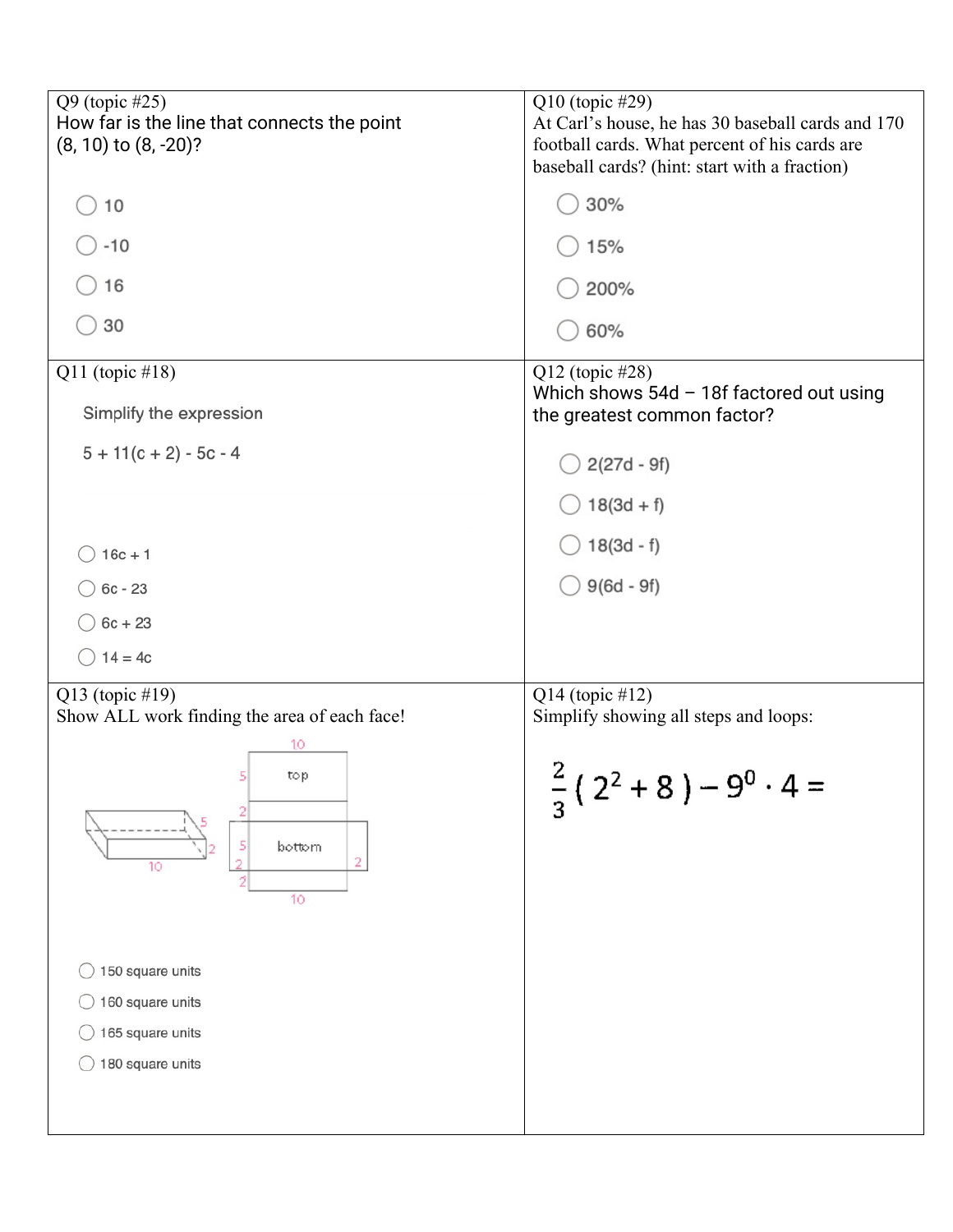| Q15 (topic #9)<br>$\frac{1}{3}y(2 + z^2) + (z - y)^3$<br>What is the value of the expression when $y = 3$ and $z = 6$ ?    | Q16 (topic #26)<br>There are 2 fruit stands. They are called A and<br>В.<br>At stand A, the ratio of apples to bananas is<br>2:8.<br>At stand B, the ratio of apples to bananas is<br>the same as that at stand A.<br>There are 20 bananas at stand B. How many<br>apples are there at stand B? |
|----------------------------------------------------------------------------------------------------------------------------|-------------------------------------------------------------------------------------------------------------------------------------------------------------------------------------------------------------------------------------------------------------------------------------------------|
| $Q17$ (topic #26)                                                                                                          | Q18 (topic $\#16$ )                                                                                                                                                                                                                                                                             |
| The ratio of iPhones to Androids is 4:3. If there are 28 total<br>phones, how many Androids are there? (hint: make a ratio | Complete the ratio table                                                                                                                                                                                                                                                                        |
| table but with 3 rows including TOTAL)                                                                                     | Potatoes<br>25<br>10<br>50                                                                                                                                                                                                                                                                      |
|                                                                                                                            | 15<br>Grams of<br>3<br>12                                                                                                                                                                                                                                                                       |
|                                                                                                                            | protein                                                                                                                                                                                                                                                                                         |
| Q19 (topic #22)                                                                                                            | Q20 (topic #29)<br>A hot dog seller on the streets of NYC sold                                                                                                                                                                                                                                  |
| Which number line best shows the inequality $x \le 4$                                                                      | 40% of the hot dogs he had on Monday.                                                                                                                                                                                                                                                           |
|                                                                                                                            | If he had 250 hot dogs at the start of Monday,<br>how many did he sell?                                                                                                                                                                                                                         |
|                                                                                                                            |                                                                                                                                                                                                                                                                                                 |
|                                                                                                                            |                                                                                                                                                                                                                                                                                                 |
|                                                                                                                            |                                                                                                                                                                                                                                                                                                 |
| 3<br>d.                                                                                                                    |                                                                                                                                                                                                                                                                                                 |
| Q21 (topic #)<br>Which graph shows the inequality $c > -10$ ?                                                              |                                                                                                                                                                                                                                                                                                 |
| Α                                                                                                                          |                                                                                                                                                                                                                                                                                                 |
| 10<br>15<br>0<br>-10<br>-20<br>-15<br>20                                                                                   | 20                                                                                                                                                                                                                                                                                              |
| B<br>10<br>20<br>-20<br>-15<br>15                                                                                          | D<br>10<br>$-15$<br>15<br>20<br>$-20$                                                                                                                                                                                                                                                           |
|                                                                                                                            |                                                                                                                                                                                                                                                                                                 |